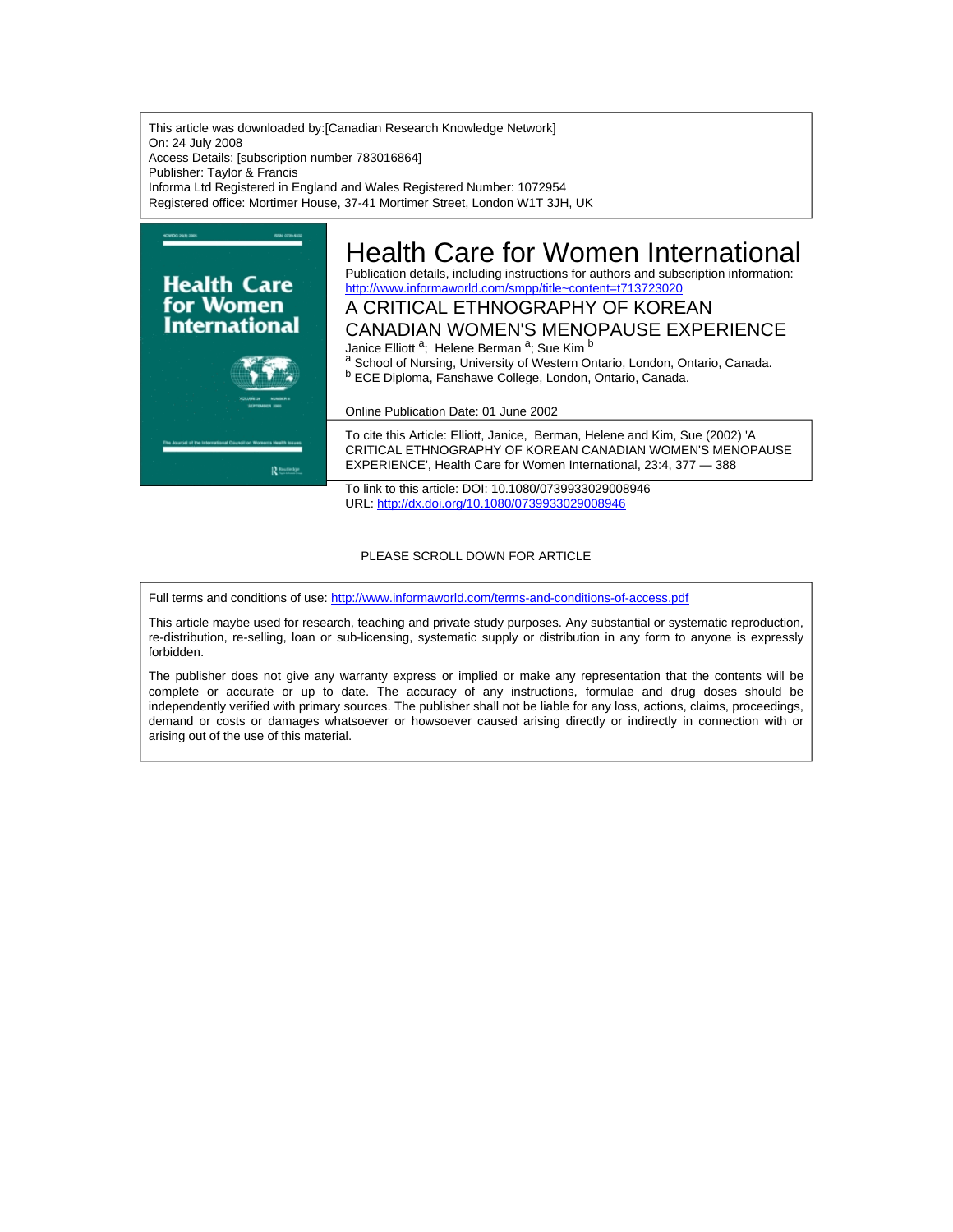# **A CRITICAL ETHNOGRAPHY OF KOREAN CANADIAN WOMEN'S MENOPAUSE EXPERIENCE**

**Janice Elliott, RN, MScN, and Helene Berman, RN, PhD**

School of Nursing, University of Western Ontario, London, Ontario, Canada

## **Sue Kim**

ECE Diploma, Fanshawe College, London, Ontario, Canada

Many Korean women living in North America interact with the health care system for a variety of reasons. Frequently, lack of understanding regarding cultural health practices results in misunderstandings and the provision of care that may be culturally inappropriate. The purpose of this critical ethnographic study is to examine how menopause is experienced by a sample of Korean–Canadian women. Data were collected through semistructured interviews with a purposive sample of 7 Korean women who have experienced menopause . Interviews were dialogic in nature and meaning was derived through collaboration with the participants. Findings revealed that the women viewed menopause as a natural process and they used facets of both Korean and Western health practices to manage menopause. Knowledge gained from this research has the potential to contribute to the provision of culturally relevant health care for Korean women during menopause.

Understandings and experiences of health and health care are conditioned by, and transmitted through, the cultural context in which we live. According to Spradley (1979), culture may be viewed as a system of knowledge used by people to interpret experience and generate behavior. Members of a society learn the rules for appro priate behavior and how to interpret the behavior and events they observe (Aamodt, 1991). In essence, culture is embedded in all aspects of one's life.

Consistent with this perspective, culture affects our ideas and beliefs regarding health and the strategies used to maintain and promote health. For Korean women who immigrated to Canada as young adults, the influence of culture is of paramount importance in understanding health practices and attitudes, in general, and those related to menopause in particular. Therefore, the researchers assumed that culture does affect the health care experience and furthermore has an effect on menopause.

**Received September 1999; accepted 6 June 2001.**

**We acknowledge support of the Iota Omicron Chapter, Sigma Theta Tau International Honor Society of Nursing.**

**Address correspondence to Janice Elliott, 54 Heathcote Ave., London, ON, Canada, N6G 1V4. E-mail: jlelliott@fanshawec.ca**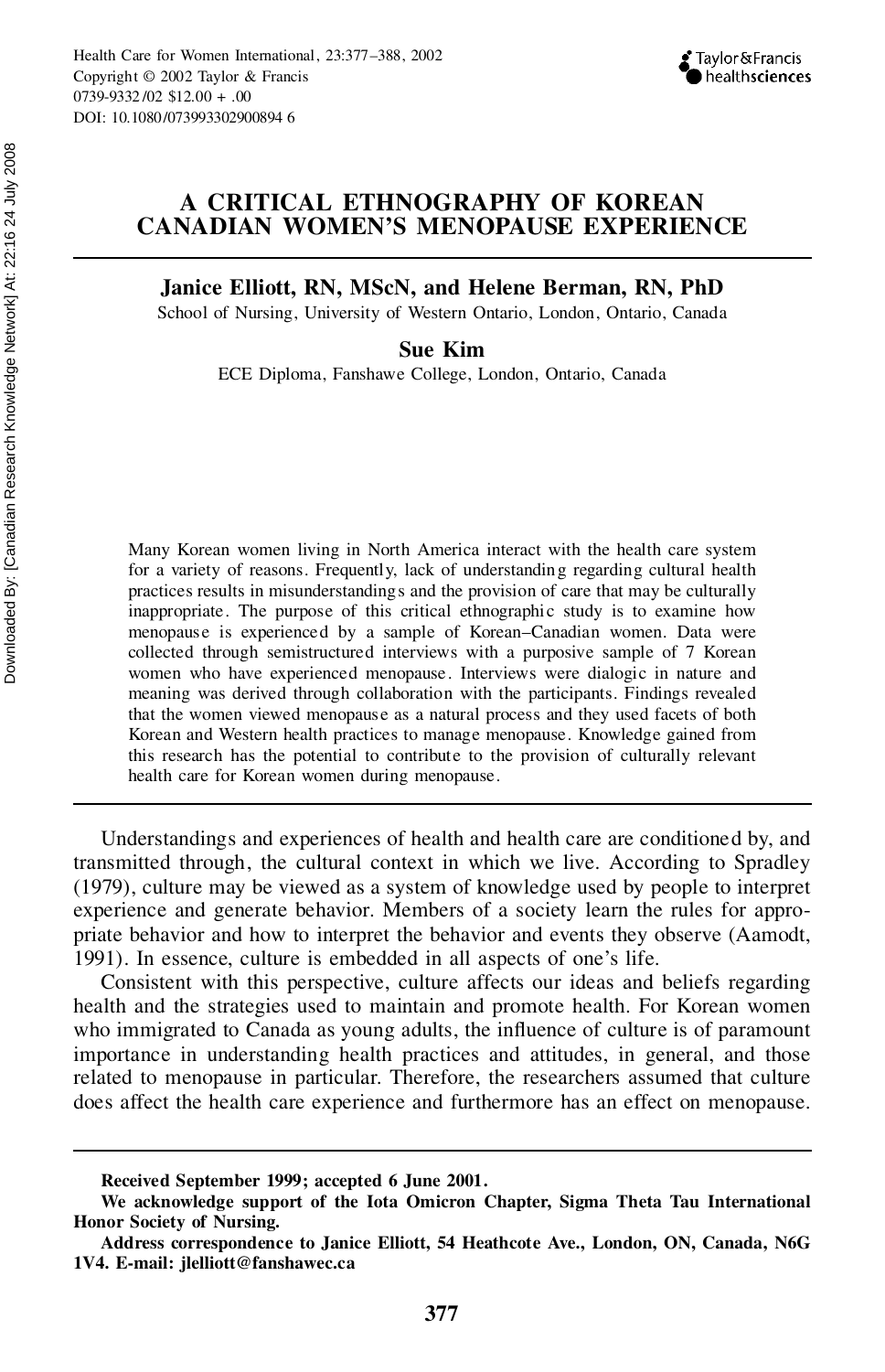Menopause has been described in many ways. According to Kaufert (1990) and Zita (1993), menopause is best understood as a single event marked by the cessation of menses. Sheehy (1992), on the other hand, conceptualized menopause as a process that occurs over time and is affected by physical, emotional, social, and political factors. In reality, both of these descriptions are useful. Although all women experience the *event* of menopause, typically in their fourth, fifth, or sixth decade, the *process* of menopause is unique for every woman. Although other social, historical, economic, and political factors all contribute to these experiences and understandings, it is through the culture in which women participate, beginning in early childhood, that we learn how to respond to menopause (Flint & Samil, 1990).

My purpose here is to describe a critical ethnographic study designed to examine how menopause is understood and experienced among a sample of Korean women living in Canada. The research was guided by three questions: (a) What are the ideas, beliefs, and understandings of Korean women regarding menopause? (b) How is menopause experienced by Korean women living in Canada? and (c) What health practices related to menopause does this group of women engage in?

Critical ethnography is a relatively new methodology in health care research. Meleis, Arruda, Lane, and Bernal (1994) stated there is a need for innovative methodologies to prompt individuals to speak and provide venues for women to tell their stories. In critical ethnography, the participants are encouraged to tell, critically reflect upon, and analyze their stories. Like other methods within the critical paradigm, the ultimate aim of critical ethnography is to bring about empowerment or change, either at the individual level as in consciousness raising or at a broader structural level through political action (Berman, Ford-Gilboe, & Campbell, 1998). Together, the researcher and participants analyze hidden agendas, power centers, and assumptions that inhibit, repress, or constrain individuals and groups (Thomas, 1993).

In this research, the women were provided an opportunity to examine their ideas and experiences related to menopause. By telling their stories, it was thought that the women might arrive at new understandings and insights. The discovery of the self through the dialogical process is not the end point. Freire defined the next step as "conscientizacao, learning to perceive social, political and economic contradictions and to take action against the opposite elements of reality" (1970, p. 19). Reality in this context is not viewed as static, but as a process. With new understandings and insights comes the capacity for action and change. In the critical paradigm, knowledge that is created has the potential to produce change through personal empowerment (Berman, Ford-Gilboe, & Campbell, 1998). Thus, as used in this article, empowerment is not something that is done to or for people but, rather, is something that people do for themselves.

The experience of menopause for women from different cultures has been the focus of a number of studies. However, this study is unique because of the focus on the experience of Korean women in Canada from a critical ethnographic perspective. Critical ethnography as an approach for nursing research has much potential for the development of nursing knowledge. In critical ethnography, the researcher shares the research process with the participants. Although not directly involved in the study design of this research, the participants were actively involved in the data analysis and identified strategies for the dissemination of research findings. Through reflection of the participants' stories, new knowledge may be gained and this new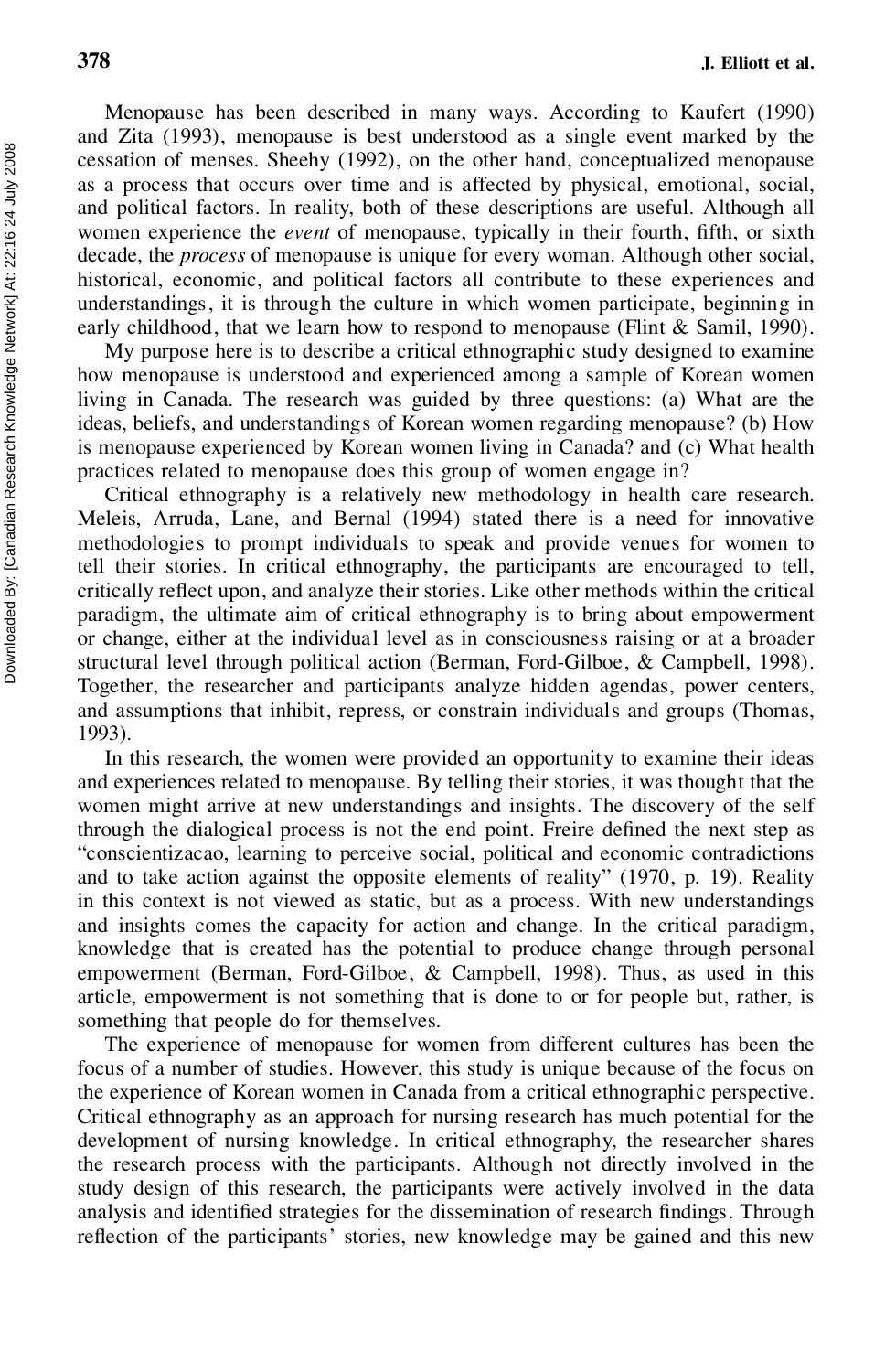#### **Korean Canadian Women and Menopause 379**

knowledge may be used for action and change at the individual level and also in a broader context at the social and political levels.

## **REVIEW OF THE LITERATURE**

A review of the literature from nursing, psychology, anthropology, and sociology revealed few studies related to menopause among Korean women. Therefore, this review includes studies concerning the experience of immigration and menopause among women from various cultural backgrounds, including Korean.

The influence of culture on menopause has been demonstrated in ethnographic studies with Greek and Mayan (Beyene, 1986), Newfoundland (Davis, 1986), Japanese (Lock, 1986), and Indian South African women (du Toit, 1990). In one study with women from seven Southeast Asian countries, Boulet, Oddens, Lehert, Vemer, and Visser (1994) focused on the physiological and psychological aspects of menopause. The Korean women in this study had the highest frequency of hot "flushes," sweating, palpitations, dizziness, and incontinence. Hot flushes were experienced by  $39\%$ of the 400 Korean women. When compared with women from Western countries, Southeast Asian women experienced vasomotor symptoms less often. Oldenhave, Jaszmann, Haspels, and Everaerd (1993 cited by Oddens, 1994) reported up to 85% of Western women experience vasomotor symptoms. Boulet and colleagues (1994) suggested that there may be many factors that affect Southeast Asian women's re porting of symptoms, including the climate, cultural stoicism, diet, improved social status, and lack of time to devote to oneself.

In a review of the literature, Im and Lipson (1997) reported that research on menopause in South Korea has developed from the biomedical perspective with emphasis on physiological aspects of menopause. Menopause was not viewed as a normal process, but rather as a medical problem with the focus on hormonal imbalance (the following were cited in Im & Lipson, 1997: Cheung, Yu, & Woo, 1989; Hwang, Lee, Yu, & Woo, 1989; Min & Ku, 1985; Shin & Change, 1985). Im and Lipson reported that recent studies in Korea have been broadened to include other life events that occur in the middle years such as retirement, children leaving home, and changes in marital relationships (the following were cited in Im & Lipson, 1997: Im, 1994; Lee, 1994; Lee & Change, 1992; Yoon, 1989). Studies suggested that Korean women sacrifice themselves for their children and may experience loss, depression, anxiety, and sadness when their children leave (the following were cited by Im & Lipson, 1997: Park, 1982; Yu & Chi, 1986) . Im and Lipson suggested that although the studies included life events during midlife, the studies did not include the women's stories.

Im and Lipson (1997) also observed that studies concerning the meaning of menopause for Korean women living in North America, or among women still living in South Korea, remain scarce. This study is an attempt to understand the meaning of menopause for Korean women living in Canada. With the use of open ended questions, the women were encouraged to tell their stories and to reflect upon and understand their experiences. Through reflection it was hoped that the women would become more empowered and understand the factors and the pervasiveness of culture on menopause.

Immigrant women have special concerns that are not frequently studied (Ander son, 1985; Meleis et al., 1994). The transition of immigration occurs over many years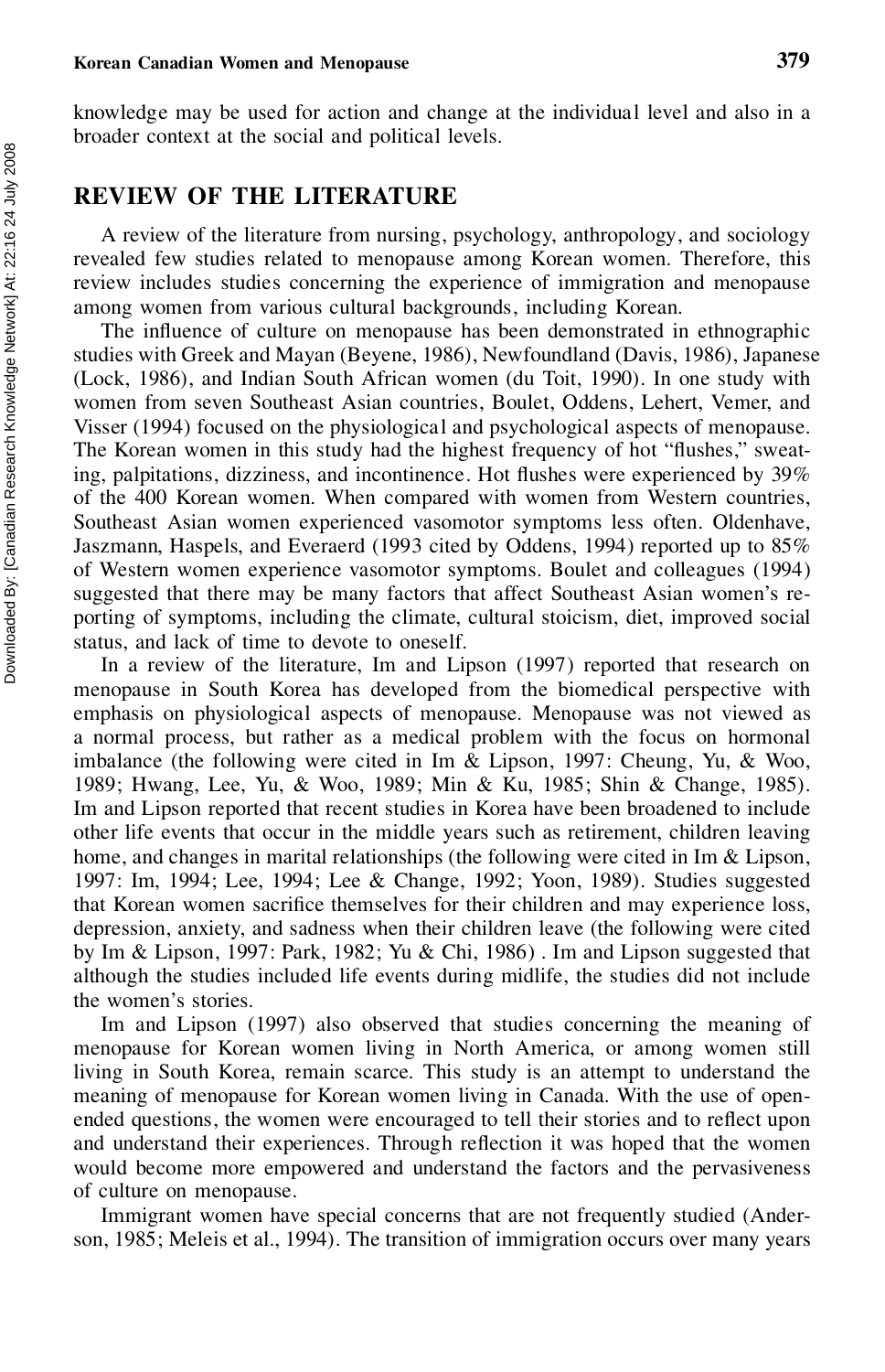and immigrant women face many obstacles. They attempt to make sense of two cultural patterns and try to make their values understood within two cultures (Meleis, 1991). Immigrant women may be at high risk for physical and mental distress.

In Anderson's study (1985), Indo-Canadian women perceived Canadians as un approachable and believed health care professionals did not understand the women's problems and perspectives. Researchers have described difficulties with communication, including the challenge of having to learn a new language, among Korean immigrant women (Miller, 1990; Nah, 1993). Other aspects of immigration that have been reported as challenges to Korean women include changes related to gender, in cluding different expectations in their roles and relationships (Miller, 1990; Nah, 1993). As Hurh and Kim (1990) observed, Korean women do not traditionally work outside of the home. Upon arrival in North America, however, employment outside the home, while maintaining the household standards of the home country, is often an expectation and an economic necessity. The multiple and unfamiliar demands contribute to enormous turmoil for the women.

In Im and Meleis's study (1999), Korean immigrant women were more concerned about current immigration and work transitions than the menopause transition. Cultural, physiopsychosocial, and work transitions may have influenced the women to devote more of their energy to day-to-day events and ignore or normalize the menopause experience. The women experienced menopause alone because women only experiences were rarely talked about, and menopause was a taboo subject even within families.

Changes in the health care practices to a pluralistic approach with a combination of Korean and Western medicine (Miller, 1990; Pang, 1989) provides an additional source of stress. Although research related to immigration among Korean men and women has been conducted, there are few studies involving the women's menopause stories.

## **METHODS**

A nonrandom purposeful sample of seven Korean women, ages 39 to 52 years, living in a midsized city in Southwestern Ontario, participated in this research. All participants were either experiencing or had experienced menopause. The age range of the participants is younger compared with other women experiencing menopause. However, because the woman who was the main contact in the Korean community was younger, she approached her peers and social group, resulting in younger participants. The length of time in Canada ranged from 12 to 25 years. All spoke Korean and English and all were married except one. All of the women had at least two children whose ages ranged from 5 to 24 years. All were employed outside the home, would be considered middle-income families, and had received postsecondary education in Korea. Both education and socioeconomic levels may have influenced the experiences of the women. Im and Meleis (1999) identified that menopausal symptoms were more influenced by socioeconomic status than menopausal states and that the low-income Korean American women were indifferent to their menopausal symptoms due to other pressures such as work and family responsibilities. Reasons given for coming to Canada included starting a new life, looking for a change, or joining other family members already in the United States or Canada.

A leader within the Korean community agreed to identify and contact potential participants. The researchers contacted women who were interested in the study.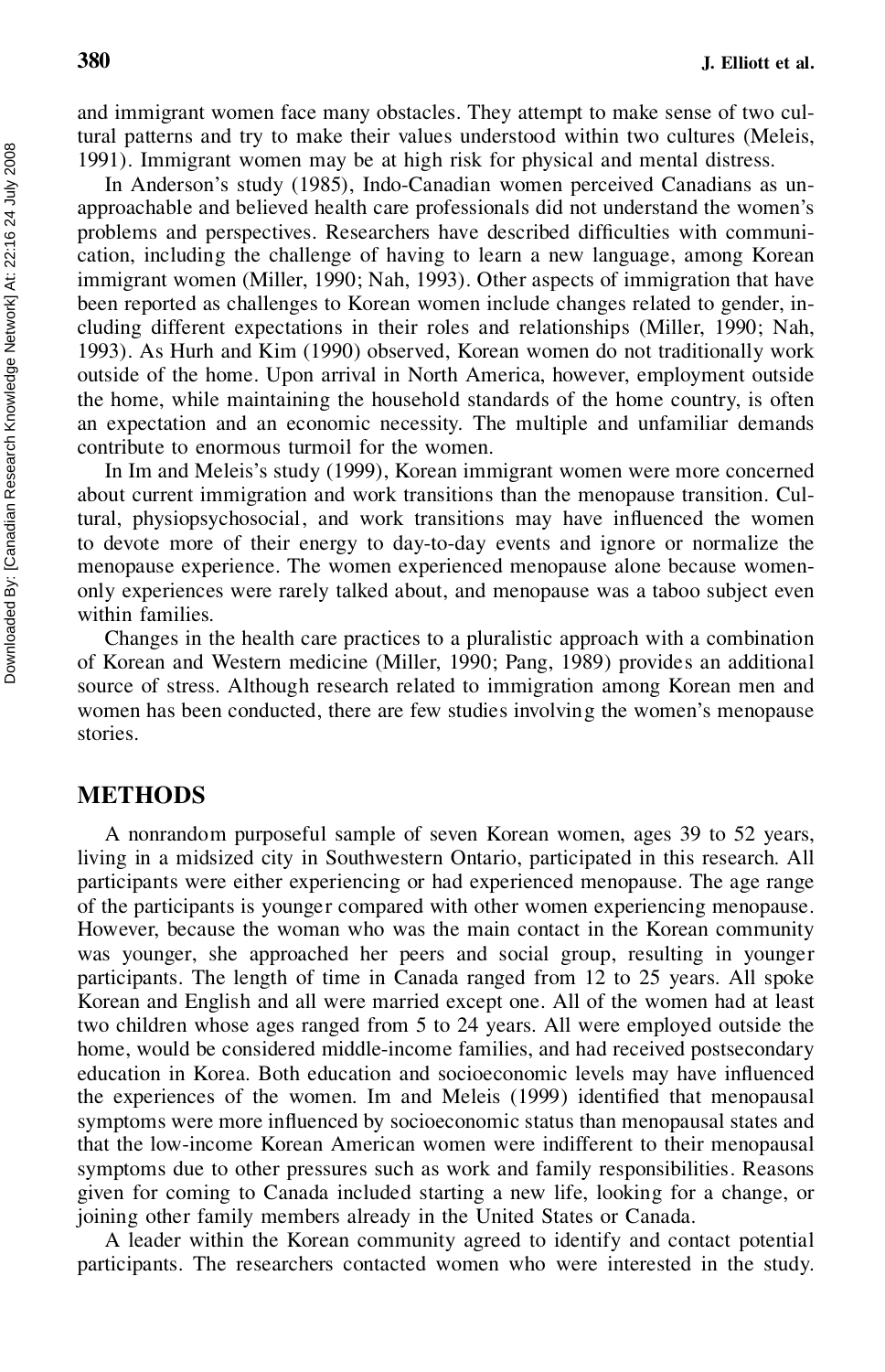#### **Korean Canadian Women and Menopause 381**

A letter of information was mailed and informed consent was obtained at the time of the interview. All participants took part in a face-to-face interview that was structured to encourage dialogue regarding the women's stories about their experiences of menopause. The interview guide was composed of four broad open ended questions. The questions addressed the women's ideas, beliefs, and experiences related to menopause. For example, open-ended questions included the following: (1) Tell me about your experiences with menopause. (2) What are your feelings about menopause? (3) What experiences have you had with the health care system during menopause? The interviews were audiotaped and transcribed verbatim. Three interviews took place in the home of one of the researchers, and four took place in the participants' homes. Throughout the study, field notes and reflective memos were recorded in a journal.

Data collection resulted in the women's personal stories. The analysis of the stories began at the onset of data collection. The tapes were listened to numerous times to gain early insight into meaning and understanding of the essence of the whole before determination of themes could occur. This checking of tape to transcription was important when there were language difficulties. A process of "narrative reduction" was carried out with the verbatim transcripts. Narrative reduction involves retranscribing selected portions to determine narrative forms for detailed analysis (Riessman, 1993). The edited transcripts were coded by content areas and con densed into themes after analysis. Consistent with critical ethnography, analysis of the narratives focused on the stories that the women told about menopause and how culture embedded their experiences.

In this study, the role of researcher was one of subjectivity rather than objectivity. In critical ethnography, the contributions of the researcher are incorporated into the research process through reflexivity. In this manner, the researcher becomes a part of, not separate from, the data. Throughout, the researcher remains self-aware of his or her role and internal state (Lipson, 1991). Because the researchers and the participants were from different cultural groups, the researchers had to reflect upon and acknowledge their values and position of power in relation to the participants.

Follow-up interviews or phone calls occurred after all of the initial interviews were completed. The purpose of these was to share emerging themes with the participants and to make modifications based on their thoughts and suggestions.

#### **FINDINGS AND DISCUSSION**

The participants' experiences with menopause were affected by the way Korean culture permeated their lives. The participants' culture encompassed all aspects of their lives, including their roles and relationships and their perceived ability to express themselves. The influence of culture was insidious, however, and was not always recognized by the women. When the women were asked if culture affected menopause, they typically answered that culture did not affect it and asserted that menopause was affected more by individual characteristics. However, the women told many stories that were permeated with cultural meanings and experiences. The pervasive nature of culture was evident in (a) how the women expressed their feelings about menopause, (b) how they sought and gained knowledge, (c) who the women talked to about menopause, (d) how the women perceived and managed menopause, and (e) their health seeking behaviors. Although not always recognized consciously or articulated by the participants, the effects of culture on the experience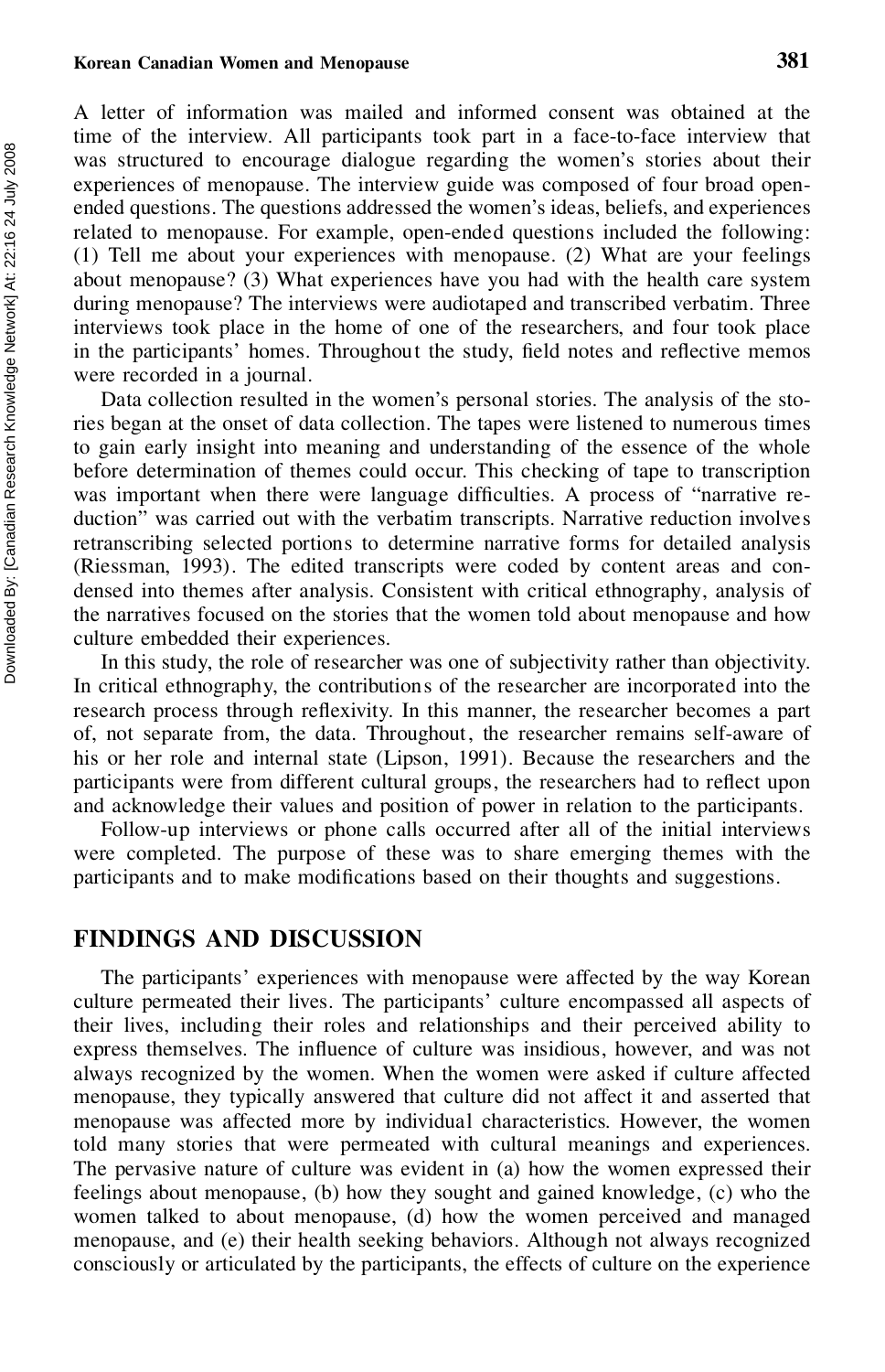of menopause were embedded in their personal experiences and in the stories they told.

#### **Experiencing Menopause**

Experiencing menopause encompassed the women's feelings and physical re sponses to menopause and their awareness of menopause. The women described uncomfortable symptoms associated with menopause, most often identified as hot flashes, headaches, and lack of energy.

#### *The Effects of Culture on the Women's Expression of Their Feelings*

Accompanying the physical symptoms of menopause was a cascade of strong feelings. The women viewed menopause positively once they felt they were in control. Initially, however, the women shared their negative feelings about menopause. When asked what the participants heard from other people about menopause, one participant said she believed that negative feelings were experienced by many Korean women. Mia described how other Korean women experienced depression and she attempted to explain and give meaning to the experience of depression for older Korean women from her generation's viewpoint:

We just thought it was when we get old there is a time you get depressed and maybe that's ... they used to say after, you know, just the Korean women are very devoted to family affairs so they don't work outside of the home but they take care of the children and they take care of the husband and the relationship with family members and they get these all kinds of things, cooking and everything . So they said that because after children grow up they don't need the mother so much. And they have not much to do and suddenly they have so much time on hand and they don't know what to do. They thought that's why the people got depressed and now I'm thinking that is about the time they are having menopause and they misunderstood it maybe.

Even though women may not have experienced the strong feelings themselves, they shared their stories of other women's experiences. Depression was consistently one of the strongest emotions expressed by the women. Young was married and had three children. Her husband had been ill for many years, necessitating that she manage the family business and care for her husband and children. Young expressed how difficult menopause was for her and how important it was for her roles and responsibilities to change. She needed her husband and her children to assume some of the responsibility for running the business and the household:

About two months ago, I was so upset. I was depressed, you know, and everything can make me upset, mood swings, I was so unhappy. For a whole month I was so upset, crying, and I didn't even go to church. I always—I'm a church goer. I have lots of things to do, too, in church, but I didn't go for four weeks in a row. I was that upset.... I went through a lot lately and upset and crying all the time, wanted to die. I was rather I died than alive. I was like death.

Two of the participants felt that other factors, in addition to menopause, contributed to their depression. In particular, they spoke about their children leaving home and a perceived lack of family support. Thus, according to these women, their depression was the result of a complex interplay of multiple factors, including the cultural effects on their roles and relationships rather than solely attributable to menopause.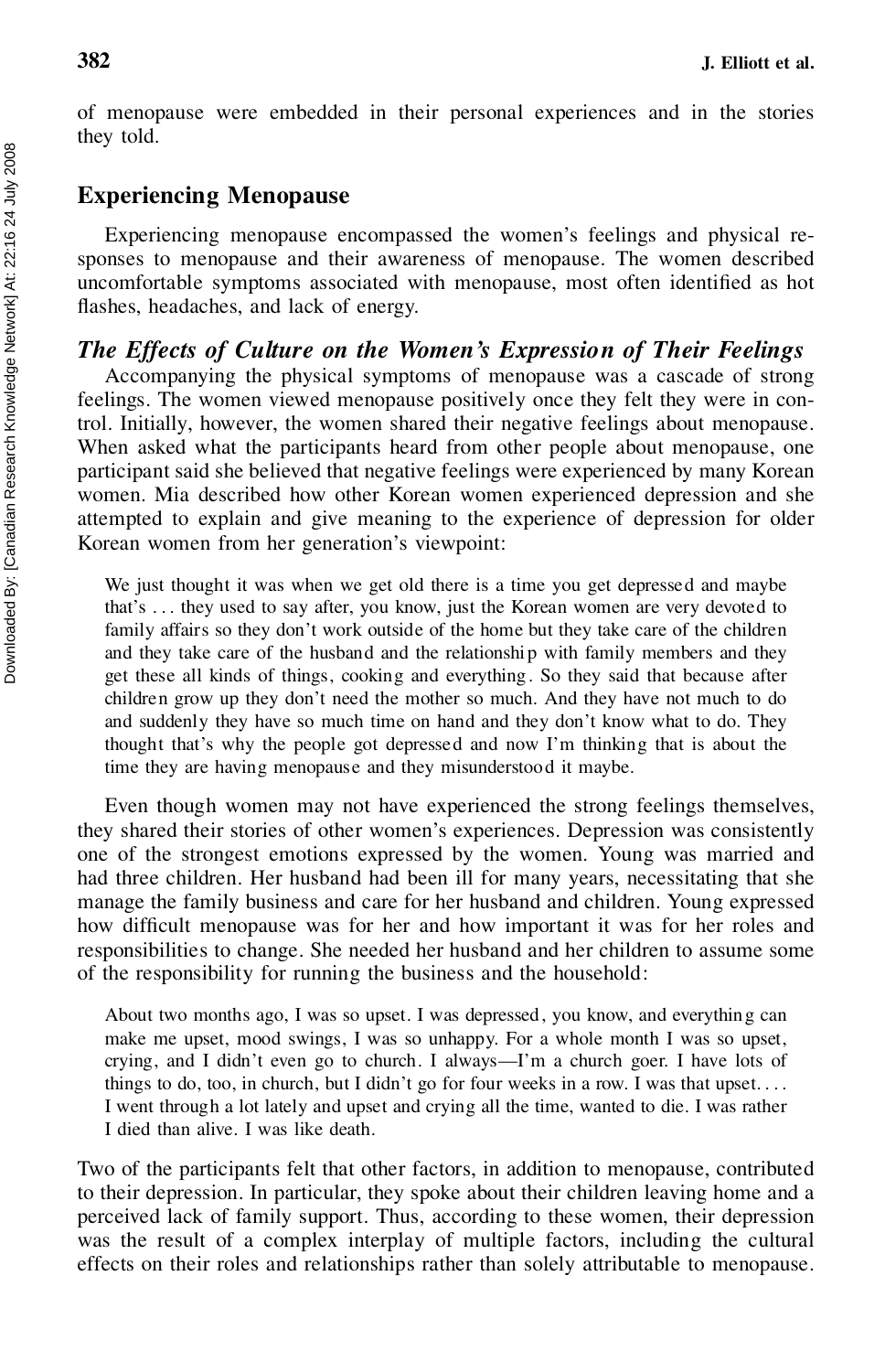The women also expressed anger. As Soonee described, she thought she was "going crazy" because of her emotional mood swings:

I'm crying and I forget everything and it doesn't matter if people are thinking about me being crazy or not, I can't think about that at the moment, you know, I am just kind of torn like a child or children, you know, I'm just crying and my tears are coming down and it looks mess and it looks ugly.

The effects of culture, not unlike the taboos of menopause for North Americans, prevented her from expressing her feelings. She needed the opportunity to share and talk to someone who would listen, but she was unable to talk to her husband. The pervasive nature of culture, not necessarily unique to Korean culture, was evident in the way the women expressed their feelings about menopause. The women told of many negative feelings and symptoms, including their reluctance to share with their husbands, but as discussed below, the negative consequences did not affect their ability to manage menopause.

#### **Managing Menopause**

The women shared a variety of methods they used to cope with menopause. A recurring theme was the importance of control: control of the menopause experience, emotions, knowledge, choices, and their lives.

# *Effects of Culture on the Participants' Perceived Ability to Obtain Knowledge*

Several of the women believed in the power of knowledge. Soonee articulated her belief that knowledge of menopause enhanced her sense of control:

We didn't have any information before, and so it is kind of a shock, you know, but Canadian women maybe they got information, so like everything is ready and if something happened they can manage better than us. I feel like, but maybe it's wrong, but I feel like if I knew then I can control myself a little bit easier ... the first time I am kind of really really wondering and then it is a kind of a shock for me because I never heard those things and I never talk with old people and never heard it before when something happened to me. I feel like I am getting crazy maybe.

There was a perception by some of the Korean women that Canadian women are better prepared and manage more effectively because they have more information. This viewpoint was borne out by one participant who stated that she would not seek information from other Korean women because she did not feel that they had any more information than she did.

The study participants also spoke about perceived taboos surrounding discussions of menopause. They suggested that Canadian women might manage this phase of life more effectively than Korean women because, in Canadian culture, there is greater openness and willingness to engage in discussions on this topic. As several participants indicated, in Korean culture menopause is viewed as an unacceptable topic of discussion. One potential participant who declined to take part in the study stated that Korean women would not discuss private matters like menopause with other people. Even within their own families, discussions about menopause were rare, in part because they typically lived long distances from their mothers and other family members.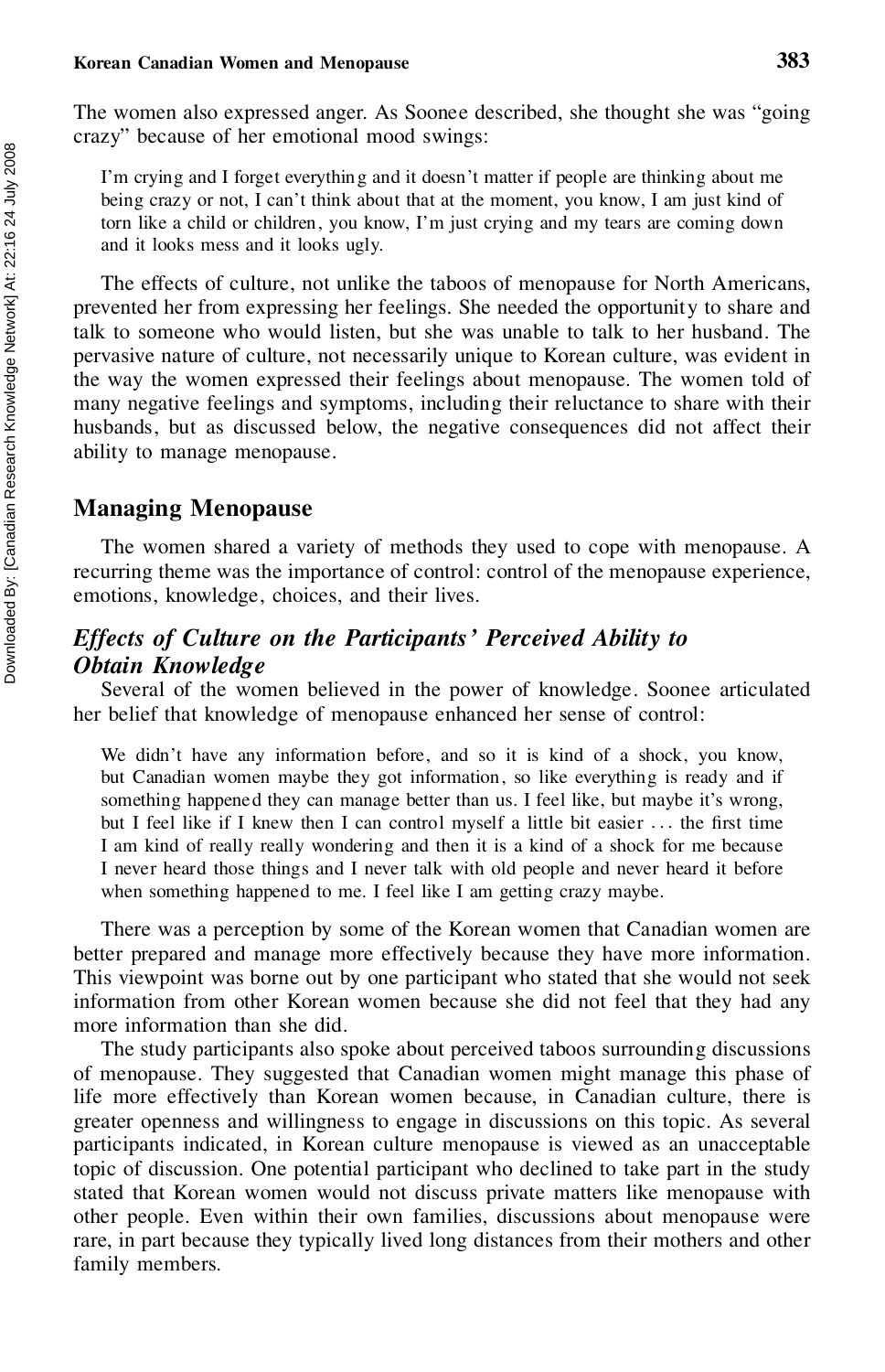The participants also felt that the Canadian women had more information be cause they didn't face the same language barriers and lack of time or opportunity due to work and family obligations as the Korean women, and they had greater access to resources. Still, the women who participated in this research sought infor mation on their own from a variety of sources, including health food stores, medical dictionaries, home medical books, women-oriented magazines, and library books.

#### *Being Dependent and Controlled: The Insidiousness of Culture*

Korean women live in a patriarchal society. A woman's mission is to be a "good wife and mother." Some of the participants were frustrated with this arrangement and stated that the rules for roles and relationships put them in a dependent situation where they were controlled. They further believed that this situation contributed to their vulnerability. The participants spoke about having to accept whatever happened and the importance of remaining silent.

One participant, Mia, had left an abusive relationship. She believed that Korean women were taught to accept what happens in life. She felt that Korean women do not know how to express their anger or their feelings. Soonee felt that she was protecting herself by not expressing her feelings about menopause to her husband. She explained that Korean men and women are proud, and it is not acceptable to ask for help. Instead of talking directly to her husband, she asked a mediator who was an older woman to explain to her husband the experiences of menopause. Soonee felt she had made progress in expressing her feelings, because now instead of holding her feelings inside she often went to the bathroom to cry or yell when her husband upset her. Like Soonee, Young had hidden her feelings for a long time but found it increasingly more difficult to conceal her true self; now she wanted people to know how she felt.

Menopause also brought about an understanding of the lack of control in their lives, which was seen as a turning point. The women stated that menopause was a time to take control. It was a phase of life marked by the transition from looking after others to looking after themselves. The women in this study were taking time for themselves by participating in new hobbies and taking courses and informing others how they felt so that family members would take on more of the business and household duties. As well, it was a time to take control of their health care choices and options. Menopause for the women in this study went beyond the physical event. It involved reflection of the cultural, political, social, gender, physical, and psychological factors affecting menopause. For some of the women in the study, it was also time for change.

#### *Menopause as a Natural Occurrence*

Despite the fact that the women expressed many strong and often painful emotions about their menopause experiences, they viewed menopause as a natural process, a stage of growth. In particular, menopause was conceptualized as a time to grow older. Women were expected to accept what was occurring; to not accept it would be tampering with the natural order of events. Since menopause was viewed as a normal and natural state of affairs, the women believed natural remedies were warranted.

In particular, herbs and diet were considered acceptable approaches for dealing with the effects of menopause. One participant described the use of dandelion tea to combat headaches. Black cohosh was used for hot flashes. Passion flower was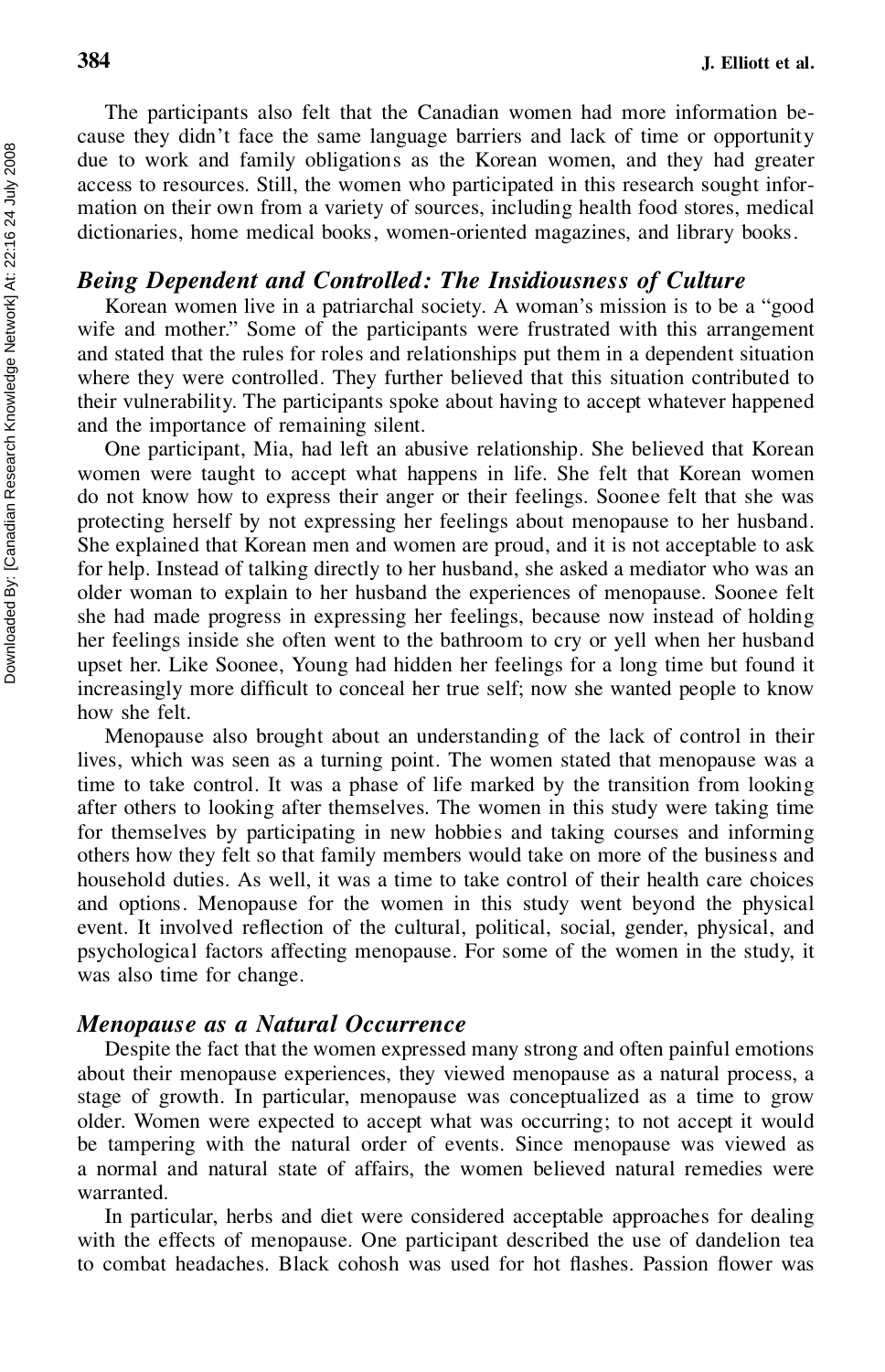#### **Korean Canadian Women and Menopause 385**

suggested for its sedative effects, and royal jelly peel was thought to give increased energy, although its use was limited due to associated weight gain. Dong quai, which has the benefits of estrogen-like effects, was used to strengthen the uterus. Soybean products were thought to be especially useful in making menopause "easier." In addition, exercise and the ability of the body to heal itself through the use of *qi* (pronounced "chee"), or energy, were incorporated into management regimes. As well as using herbs and maintaining healthy diets, the women turned to Western medicine to deal with menopause.

## **Encountering the Health Care System**

The women used aspects of both Western and Korean medicine to deal with menopause. Five participants were on hormone replacement therapy (HRT) despite their stated concerns about HRT and cancer. Efforts to balance the use of Western and Korean medicine, or hanbang (Pang, 1989), often resulted in incongruities and tensions. For example, one participant on HRT reported having trouble accepting medications because she believed that the body had the ability to heal itself without medications. She believed in the power of *qi*:

Mostly in Korean word it is *qi*. That is energy. Like an animal, when they get sick they go to a certain kind of grass to eat to heal it, like that. Nobody teach them. Nobody give them medicine, right? It's a natural thing. And I read a book about energy. It's author was Japanese. And I read it and read it and I agree with him about the healing natural power.

Wolfe (1993) described *qi* as energy, influences, or information responsible for all movement, warmth, protection against the invasion of disease, transformation of raw materials, and holding the body organs, tissues, and fluids in place. *Qi* does not have an equivalent in Western medicine, so the differences in the two systems may make it difficult for the women in dealing with menopause.

## *Language and Cultural Differences with the Health Care Professional*

There were difficulties with communication between the women and the health care professionals as a result of language. The women felt that the health care professionals did not explain procedures, surgeries, and illnesses to their satisfaction. One participant felt that her questions were ignored and that she would have preferred to go to a Korean doctor who would have a shared language and culture. Another concern was that the women felt uncomfortable talking to a male doctor and would have preferred an older female doctor who had experienced menopause.

#### **Implications for Health Care Professionals**

Health care professionals have numerous opportunities to be involved in the experience of menopause and to provide culturally sensitive, relevant, and appropriate knowledge and care to Korean immigrant women. The women in this research did not mention health care professionals other than doctors in their stories of menopause. In some ways, this omission is not surprising. Health care professionals likely play a very different role in Korea than they do in North America. Still, it suggests that health care professionals other than doctors may not be perceived by this group as significant health care providers.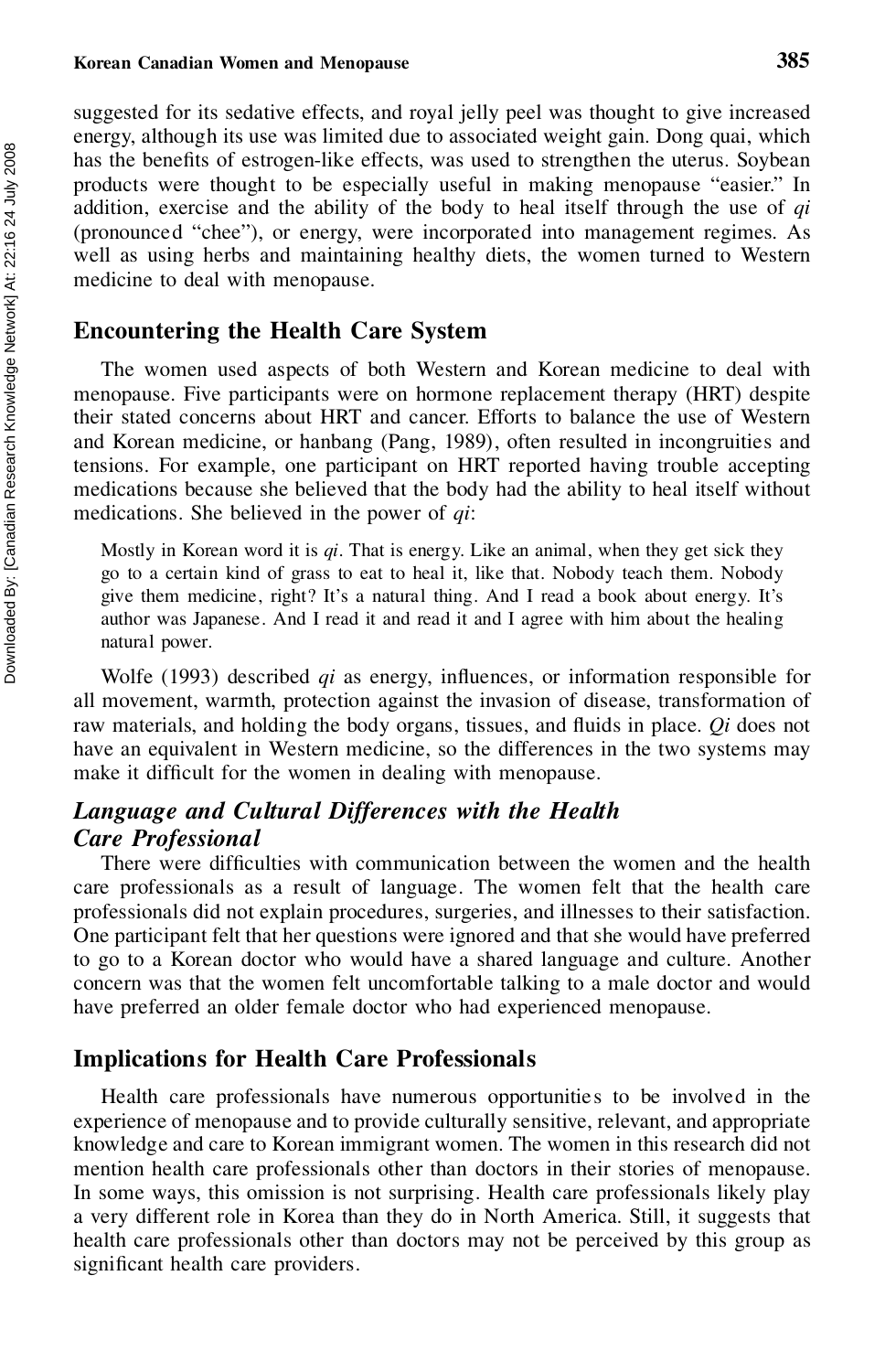Education about menopause was identified by the women in this study as a major priority. Information sessions on this topic, or more broadly about women and the aging process, should be held in a variety of community settings where women are likely to gather and feel at ease. Educational materials that combine information about Western remedies with traditional approaches should be made available in traditional languages. Establishing a liaison in the community with a key person such as a Korean health care professional or a leader of Korean women's group would foster acceptance and enhance the likelihood of participation among Korean women.

In this research, women were encouraged to tell their stories, to name their experiences, and to critically reflect upon these experiences. Through reflection, the participants were involved in the decision making regarding the use and application of the new knowledge in their lives (Maguire, 1987). The Korean women in this study provided input on the direction to take with the results of this research and how it will be used to benefit their own lives or other women's lives. In an ideal situation, there is emancipation from the hidden rules and structures of the participants' lives. However, in reality, the participants may have been unable to uncover the hidden rules of society because the structure of one's life may be so embedded in the culture. Yet even if there is some uncovering of the hidden rules, there may be new understanding. This new understanding is not the end point. For empowerment to occur, the women must take action. The women need to learn to perceive the social, political, and economic contradictions and take action against these contradictions (Freire, 1970). It is unclear and unlikely that the women became empowered through participation in this study; however, they may have begun to feel empowered.

By listening to the women's experiences, the researchers further understood their culture. Despite the researchers' concerns regarding cultural taboos and a perceived reluctance to discuss sensitive issues such as menopause, the women who came forward to participate in this study welcomed the opportunity to share their experiences and to have their voices heard. In the process, through dialogue, reflection, and critique, the participants gained new insights while, at the same time, we as researchers learned a great deal, not only about the women, but also about ourselves.

Health care research related to the needs of women at midlife from diverse populations has been limited. Additional studies are important to identify the needs of Korean women during menopause. Greater understanding regarding the benefits of Korean medicine would also contribute to the current knowledge.

Meleis and colleagues (1994) have urged researchers to become more sensitive to the emerging focus on diversity and internationalization. Through narrative research methods, women may tell stories from their perspective, thereby capturing the everyday context of women's lives. In critical, action-oriented research, the stories provide an opportunity for women to reflect upon and critically examine their experiences, resulting in greater understanding of the cultural and political influences in their lives.

One limitation of the present study is noteworthy. Because of difficulties inherent in conducting interviews through translators, it was decided to limit participation to women who spoke English. Therefore, older women in the Korean community who spoke Korean were unable to participate, precluding the possibility of hearing potentially important voices.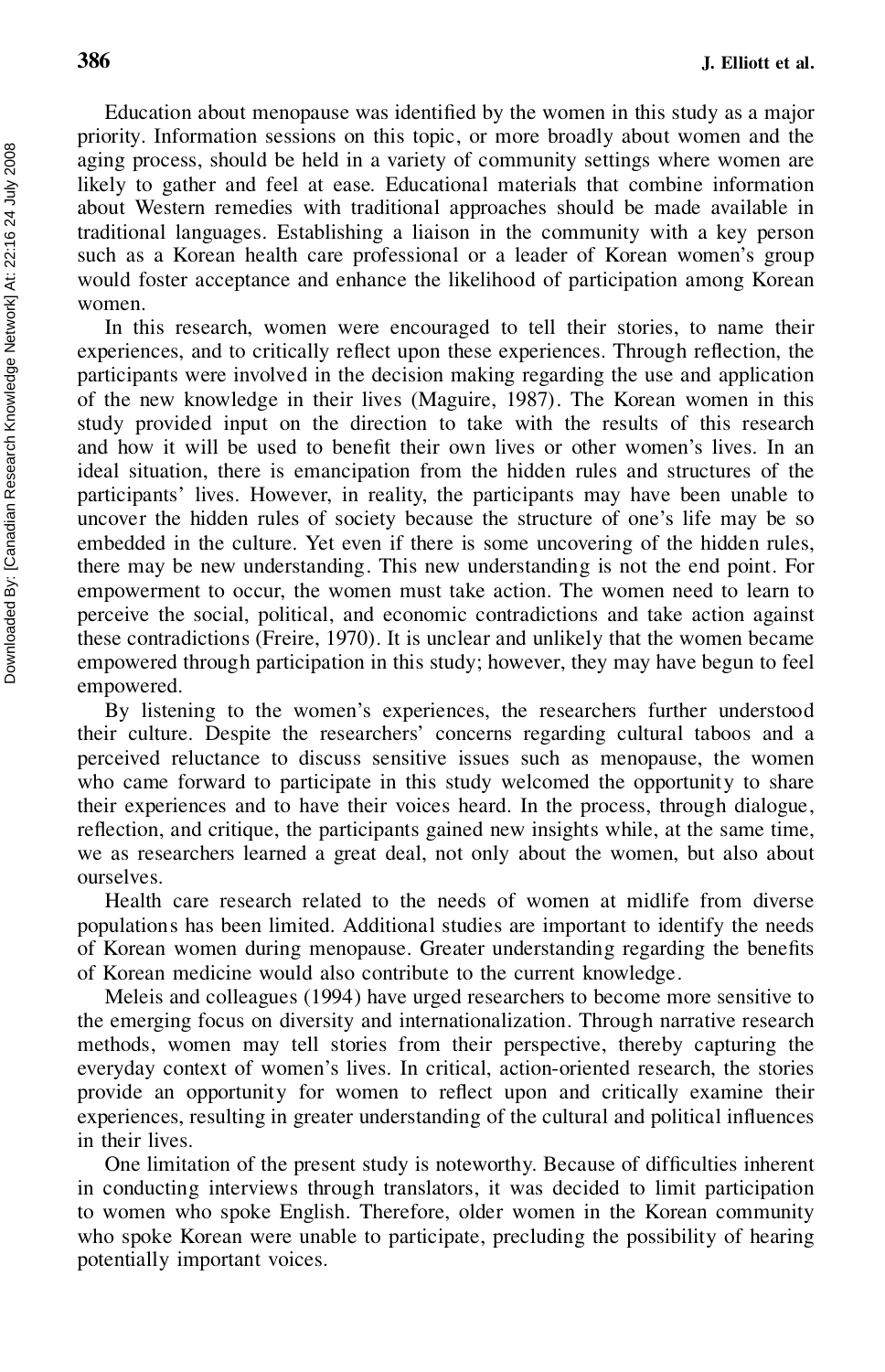## **CONCLUSION**

As outsiders from the Korean culture, the primary researchers struggled with how this fact would influence, and possibly disadvantage, the research and the willingness of the women to speak openly about their experiences. Therefore, it was especially important to identify a respected leader in the community and work closely with this individual. It was difficult to recruit participants. However, the reluctance of Korean women to discuss menopause went beyond the fact that the primary researchers were outsiders, as learned over the process of the study. In fact, not belonging to the Korean community may have contributed to a perception of the researchers as safe people with whom to discuss personal experiences.

One cannot fully understand what life is like for an immigrant woman without sharing the "immigrant experience." However, this research represents an attempt to understand one aspect of the lives of Korean women. Health care professionals have many opportunitie s to learn and share with these women and with women from other cultures. In the process, we can learn how to make changes in our own culture, ultimately contributing to improved health for all.

## **REFERENCES**

- Aamodt, A. M. (1991). Ethnography and epistemology: Generating nursing knowledge. In J. M. Morse (Ed.), *Qualitative nursing research: A contemporar y dialogy* (pp. 40–53). Newbury Park, CA: Sage.
- Anderson, J. M. (1985). Perspectives on the health of immigrant women: A feminist analysis. *Advances in Nursing Science, 8*(1), 61–76.
- Berman, H., Ford-Gilboe, M., & Campbell, J. (1998). Combining stories and numbers: A method ological approach for a critical nursing science. *Advances in Nursing Science, 21*(1), 1–15.
- Beyene, Y. (1986). Cultural significance and physiological manifestations of menopause: A biocultural analysis. *Culture, Medicine and Psychiatry, 10*, 47–71.
- Boulet, M. J., Oddens, B. J., Lehert, P., Vemer, H. M., & Visser, A. (1994). Climacteric and menopause in seven Southeast Asian countries. *Maturitas, 19*, 157–176
- Davis, D. L. (1986). The meaning of menopause in a Newfoundland fishing village. *Culture*, *Medicine and Psychiatry, 10*, 73–94.
- du Toit, B. M. (1990). *Aging and menopause among Indian South African women*. Albany: State University of New York Press.
- Flint, M., & Samil, R. S. (1990). Cultural and subcultural meanings of the menopause . *Annals of the New York Academy of Sciences, 592*, 134–147.
- Freire, P.(1970). *Pedagogy of the oppressed*. New York: Seabury.
- Hurh, W. M., & Kim, K. C. (1990). Correlates of Korean immigrants' mental health. *Journal of Nervous and Mental Disease, 178*, 703–711.
- Im, E., & Lipson, J. G. (1997). Menopausal transition of Korean immigrant women: A literature review. *Health Care for Women International, 18*(6), 507–520.
- Im, E., & Meleis, A. I. (1999). A situation-specific theory of Korean immigrant women's menopausal transition. *Image Journal of Nursing Scholarship, 31*(4), 333–338.
- Kaufert, P. A. (1990). Methodological issues in menopause research. *Annals of the New York Academy of Sciences, 592*, 114–122.
- Lipson, J. G. (1991). The use of self in ethnographic research. In J. M. Morse (Ed.), *Qualitative nursing research. A contemporar y dialogy* (pp. 73–89). Newbury Park, CA: Sage.
- Lock, M. (1986). Ambiguities of aging: Japanese experience and perceptions of menopause . *Culture, Medicine and Psychiatry, 10*, 23–46.
- Maguire, P. (1987). *Doing participatory research. A feminist approach*. Amherst: The Center for International Education, University of Massachusetts.
- Meleis, A. I. (1991). Between two cultures: Identity, roles, and health. *Health Care for Women International, 12*, 365–377.